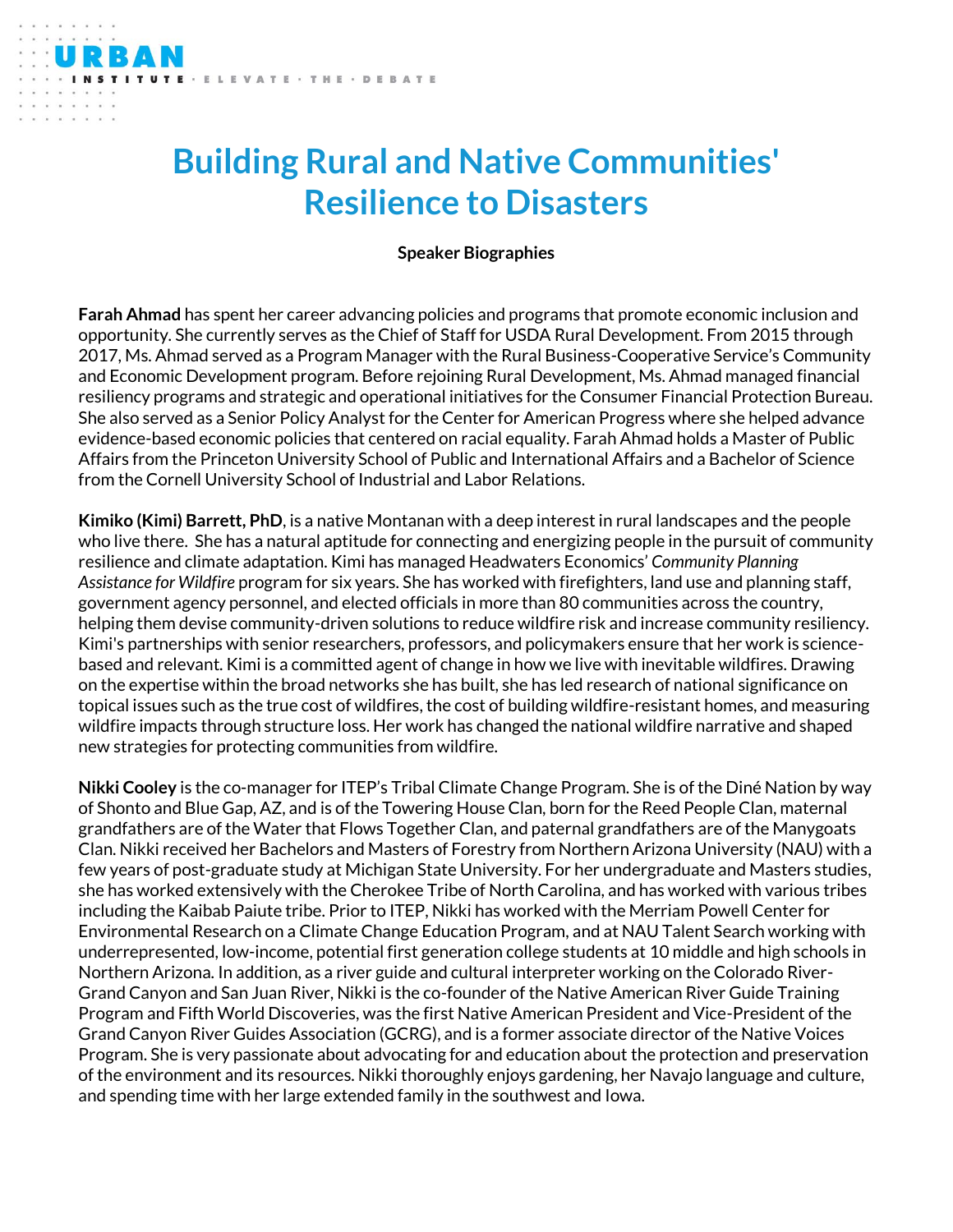**Alison Davis, PhD,** is the H.B. Price Professor of Agricultural Economics at the University of Kentucky and the Executive Director of the Community and Economic Development Initiative of Kentucky (CEDIK). CEDIK is an integrated engagement/research center housed within the College of Agriculture, Food and Environment at the University of Kentucky. CEDIK's mission is to build engaged communities and vibrant economies. Dr. Davis leads a team of fourteen engagement and research staff to support for CEDIK's four priority areas: economic development, leadership development, community health, and community design. Dr. Davis' role is to build relationships across campus, Kentucky and the South with the goal of promoting a stronger sense of community and an improved economic base in rural areas. Her rural economic development program utilizes workshops, trainings, and educational materials to highlight the importance of community engagement, infrastructure development, regionalism, and the impact of changing public policy on rural communities.

TUTE - ELEVATE - THE - DEBATE

**Ines Polonius** is CEO of Communities Unlimited, Inc., a CDFI and community economic development organization in the rural South. Communities Unlimited (CU) works side by side with local leaders to create fair access to resources needed to sustain healthy communities, healthy businesses and healthy families. CU resides in the solutions space, providing direct assistance and capital to micro-enterprises, small businesses as well as water and wastewater systems in persistently poor rural places across Arkansas, Texas, Oklahoma, Louisiana, Mississippi, Alabama and Tennessee. Ines earned an MBA and an MA in Economics from Boston University and received her undergraduate degree from Georgetown University's School of Foreign Service. Today, Ines serves on the board of directors of the Rural Community Assistance Partnership (RCAP) and of the Association for Enterprise Opportunity (AEO). She is a fellow of the Interdisciplinary Research Leader program funded by the Robert Wood Johnson Foundation, an active member of the Partners for Rural Transformation, the national WealthWorks network and a 2017 BALLE Fellow,

**Corianne Payton Scally** is a senior fellow in the Metropolitan Housing and Communities Policy Center at the Urban Institute, where she explores the design, implementation, and outcomes of affordable housing and community development policy and programs for vulnerable populations across rural and urban areas. Her research on rural communities ranges from measuring assets and capacity to guiding investments in equitable solutions that boost services and infrastructure, and improve health and economic mobility. To explore these issues, Scally leads mixed-method research projects, directing extensive primary data collection via site visits, interviews, focus groups, and surveys, and analysis of administrative data to evaluate program processes and outcomes. Scally is a former associate professor in urban planning and former affordable housing developer. From 2015 to 2016, she led data and research initiatives at the US Department of Agriculture's Rural Housing Service for the Urban Institute. She received her PhD in urban planning and policy development from Rutgers University.

**Xochitl Torres Small** is the Under Secretary for Rural Development. Before coming to Rural Development, Xochitl was a United States Representative for the fifth largest district in the country. In the midst of the COVID-19 crisis, Xochitl kept a rural hospital from closing its doors, improved constituent access to healthcare over the phone, and helped secure tens of millions of dollars for broadband in New Mexico through USDA's ReConnect Program. Prior to the coronavirus pandemic, Xochitl raised the alarm on broadband disparities, serving on Majority Whip James Clyburn's Rural Broadband Taskforce and as an original cosponsor of the Accessible, Affordable Internet for All Act. As a member of the House Agriculture Committee, Xochitl helped champion the needs of dairy farmers and sponsored legislation to help local producers and rural communities invest in infrastructure to navigate new markets. Xochitl forged additional bipartisan solutions on the House Armed Services Committee and as chairwoman of the Oversight, Management, and Accountability subcommittee of the House Homeland Security Committee.